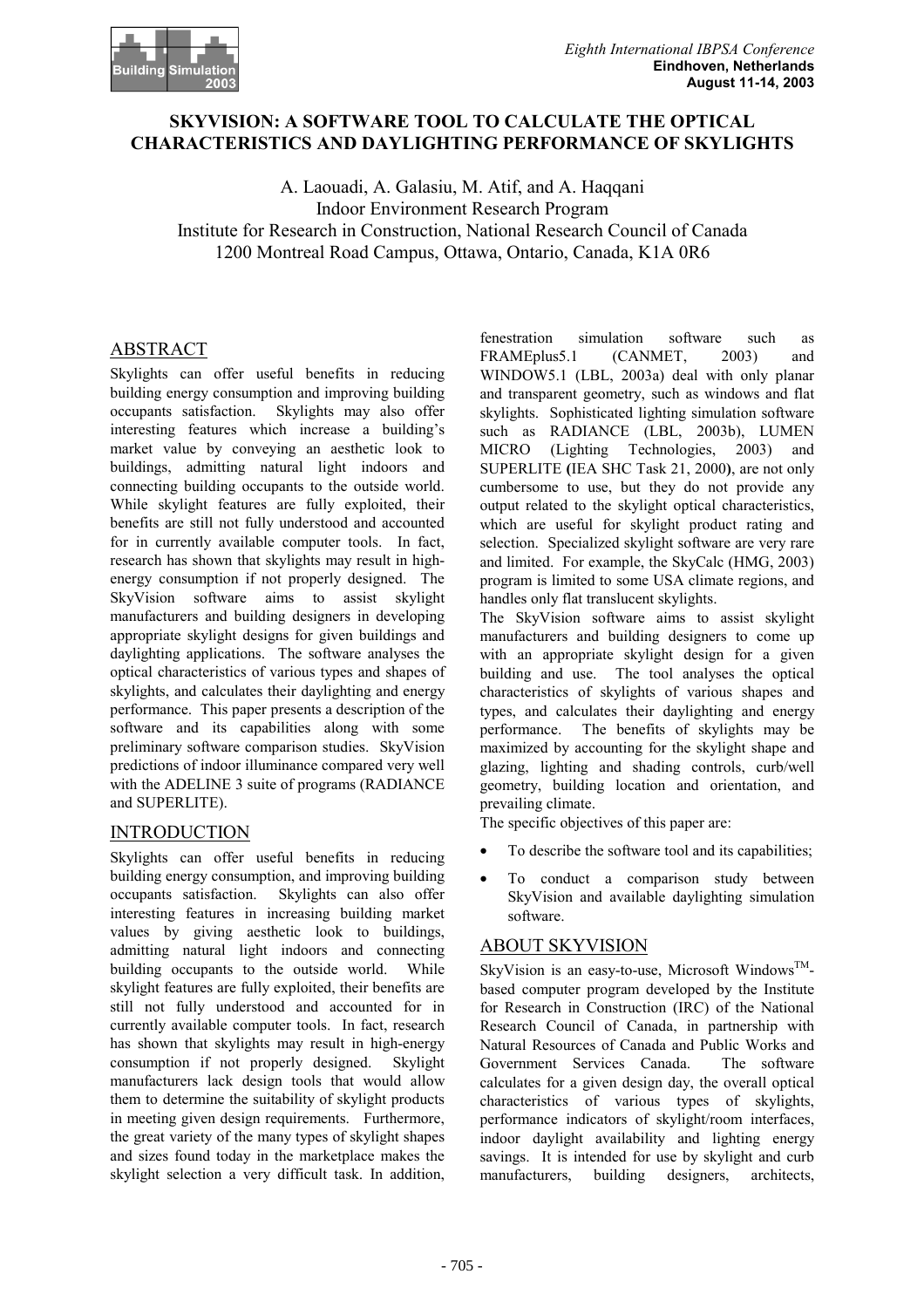engineers, fenestration councils, and research and educational institutions.

Figure 1 shows the main screen of the software. The main screen is composed of three sections. The left section includes the tools to specify the inputs (which can also be accessed from the main menu), the middle section displays the optical characteristics of the skylight for the beam and diffuse radiation, and the right section displays the daylighting and energy performance of the skylight.

## CALCULATION ENGINE

SkyVision's calculation engine is composed of four sets of modules:

*Glazing optics modules* that compute the optical characteristics of a composite glazing pane (substrate with/without coating) and glazing assembly (set of composite panes separated by an air/gas space) at a given incidence angle. The monolithic model (Rubin et al. 1998) is currently used for this purpose.

*Skylight optics modules* that compute the overall skylight optical characteristics. Ray-tracing based models are used to compute the optical characteristics of representative skylight shapes. A newly developed concept of the *Shape Parameter* (Laouadi and Atif, 2001a) is used to convert any skylight shape to the representative one. This approach makes SkyVision's evaluation potential for any skylight shape almost limitless.

*Daylighting modules* that compute the indoor illuminance distribution and related variables. A newly developed zonal model (Laouadi and Atif, 2001b), in which the space below the skylight is divided into a number of vertical, four-surface (floor, walls, ceiling and opening) zones, is used to calculate the diffuse and inter-reflected components of surface fluxes. Indoor surfaces are assumed to be perfectly diffuse. A ray-tracing based method is used to compute the direct components of surface fluxes when the skylight is transparent. This approach provides results as accurate as detailed methods implemented in currently available software.

*Sky* models that compute the sky luminance distribution. CIE/IES standard sky conditions and the climate-based (Perez et al. 1990, 1993) models are implemented.

### SOFTWARE INPUTS

To evaluate a skylight using SkyVision, the user simply inputs information in a number of fields, choosing to work in either the Imperial (IP) or International (SI) unit system. Inputs include:

#### **Site Location**

The user specifies the site latitude, longitude, and time zone (or, choose from a database of major Canadian and US cities).

### **Sky Conditions**

Two types of sky conditions can be selected: Standard skies that are site-independent, or dynamic (real) skies that change with daytime (for example, clear in the morning, partly-cloudy in the afternoon and cloudy in late afternoon). Standard skies include: (1) uniform overcast sky that corresponds to dark thick clouds; (2) CIE overcast sky (CIE, 1995) that corresponds to thin clouds; (3) CIE average intermediate sky; (4) IES partly cloudy sky (IESNA, 2000); (5) CIE clear sky for industrial areas (with high air pollution); and (6) CIE clear sky for rural areas (with low air pollution). Dynamic skies use weather data to determine the sky condition (Perez et al., 1990, 1993).

### **Skylight Shape and Glazing**

The user may specify various skylight shapes found in today's marketplace. Skylight shapes are classified in five categories: dome-like, cone-like, vault-like, light pipe and flat. Under each shape category, a number of shapes can be simulated. For example, for dome-like skylights, one can simulate circular domes, segmented domes, square-based bubbles, or any other similar shape. Skylight glazing may be multi-pane transparent or translucent (diffuse). An attached glass database allows users to build skylight products from certified manufacturer glass products. The user may also add new glass products to the database.

### **Indoor Space Geometry and Surface Characteristics**

The user specifies the dimensions of the curb (space between the skylight and roof), well (space between the roof and ceiling), and room (space below the ceiling), the indoor surface reflectance values, the building orientation, and the skylight position layouts.

### **Lighting and Shading Controls**

The user specifies the lighting control strategy (on/off auto, or continuous dimming), the type and position of the shading devices (fixed or movable), and the shading control strategy (time clock, on/off auto, or adaptive).

## SOFTWARE OUTPUTS

In return for these inputs, SkyVision calculates:

• The skylight overall optical characteristics (transmittance, absorptance, reflectance and Solar Heat Gain Coefficient) as a function of the incidence angle and daytime hour. The hemispherical values of the skylight optical characteristics are also calculated under a given sky luminance distribution pattern.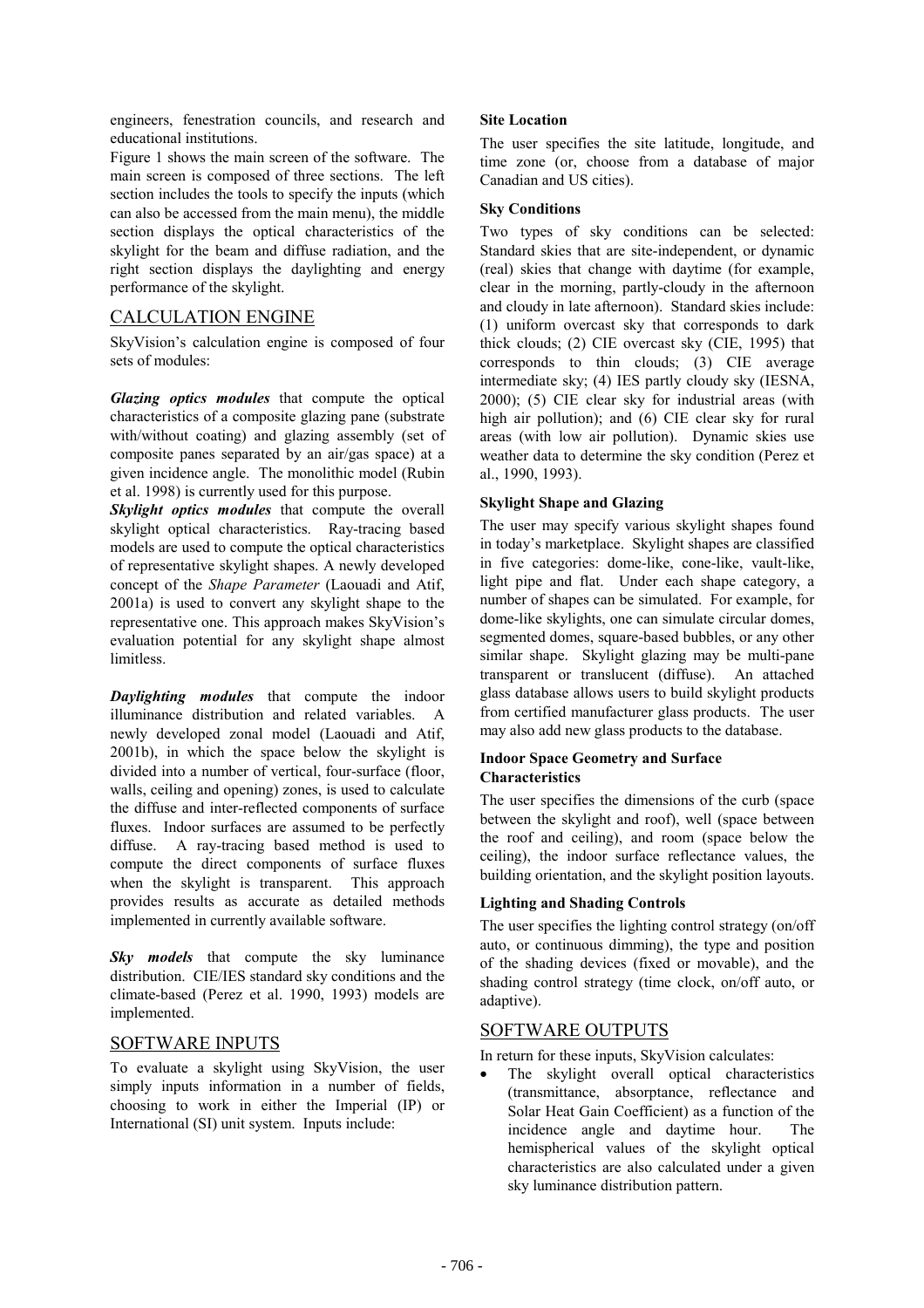- The daylight factor at floor, ceiling and wall surfaces for a given sky condition.
- Total illuminance from sun beam and sky diffuse light at floor, ceiling and wall surfaces.
- The well efficiency and coefficient of utilization.
- Percent of daily lighting energy savings.

In addition, SkyVision automatically tracks changes in the design inputs and compares corresponding design output performance based on some built-in criteria. Results can be read in a graphical or table format, which can then be used as an input for thirdparty software, such as building thermal simulation software.

Figure 2 shows typical outputs of skylight product comparison, and illuminance distribution on indoor surfaces.

## COMPARISON STUDY

A preliminary comparison study between SkyVision and the ADELINE 3 suite of programs (IEA SHC Task 21, 2000) was conducted to predict the indoor illuminance levels of an indoor space. The ADELINE software package uses two well known programs, SUPERLITE and RADIANCE, to predict the behavior of daylighting and electric lighting in a space. The dimensions of the simulated indoor space were fixed at: length = width = height =  $4m$ . Two cases were considered: (1) an open space (100% glazed roof) without a light well, and (2) an indoor space with a cubic light well of dimension 1m each, placed in the middle of the roof. The reflectance values of the floor, wall and ceiling surfaces of the indoor space were fixed at 30%, 50% and 80%, respectively. The well reflectance was fixed at 80%. The roof opening was glazed with two types of skylights: a translucent skylight with perfectly diffusing glazing and a transparent skylight. The skylight transmittance was 100%. The computer simulations were carried out for two sky conditions: uniform overcast sky and clear sky with/without sun. The results of the ADELINE programs were obtained using a grid of 20x20 nodes on the work plane. For the clear sky condition, SkyVision uses the standard CIE model with an illuminance turbidity of 2.45 (CIE, 1995). However, the SUPERLITE program uses a model based on the Ångström's turbidity coefficient (β) and the atmospheric moisture content (w). The values for these two parameters that generated approximate results with SkyVision were β  $= 0.07$  and  $w = 1.9$  cm. The sky luminance patterns were generated for a typical summer day (June  $21<sup>st</sup>$ ) in Ottawa, Ontario, Canada (latitude 45° north, longitude 75° west).

For the considered sky conditions, SkyVision and SUPERLITE generated close results of the outdoor and indoor illuminances (Laouadi et al. 2003). However, RADIANCE generated about 30% lower illuminance values, which made the illuminance comparison criterion not relevant for the present study. The average Daylight Factor (DF) approach was then used. The average DF (in terms of %) is defined here as the ratio of the floor total illuminance from the sky diffuse and sun beam light to the outdoor global horizontal illuminance.

Figures 3 to 5 show a comparison of the average Daylight Factor (DF) at floor level of the indoor space of case 1 (100% glazed roof without a light well) under uniform overcast sky and clear sky with/without sun conditions. Under the uniform overcast sky condition, both SUPERLITE and SkyVision predicted very closely the DF values for the translucent skylight, which are about 6% higher than RADIANCE. For the transparent skylight, the three programs generated almost identical results. Under the clear sky with/without sun condition, the agreement among the three programs is very well.

Figures 6 to 8 show a comparison of the average Daylight Factor (DF) at floor level of the indoor space of case 2 (6.25% glazed roof with a light well) under uniform overcast and clear sky conditions. Under the uniform overcast sky condition, both SUPERLITE and SkyVision predicted very closely the DF values for the translucent skylight, which are about 8% higher than RADIANCE. For the transparent skylight, SkyVision and SUPERLITE results were about 6% higher and 15% lower than RADIANCE, respectively. These differences among the programs were expected for such low DF values, since they are comparable to the model accuracy of each individual program due to parameter settings (e.g., grid nodes for SUPERLITE, and the many numbers of RADIANCE parameters). The same trend happened under the clear sky without sun condition, where SkyVision and SUPERLITE predicted the DF values up to 23% higher and 24% lower than RADIANCE, respectively, especially at sun rise/set times. However, under the clear sky with sun condition, SkyVision results were up to 36% lower than RADIANCE, especially when the sun first hit the floor surface (10AM to 11AM).

### BETA RELEASE

The first beta version of the software has just been released for testing and evaluation by end-users. It can be downloaded free of charge from the web site: *http://irc.nrc-cnrc.gc.ca/ie/light/skyvision.*

Comments and suggestions are appreciated, and may be directed to Dr. A. Laouadi.

## ACKNOWLEDGEMENTS

This work has been funded by the Institute for Research in Construction of the National Research Council Canada; the CETC Buildings Group of Natural Resources Canada; Panel on Energy Research and Development (PERD), Office of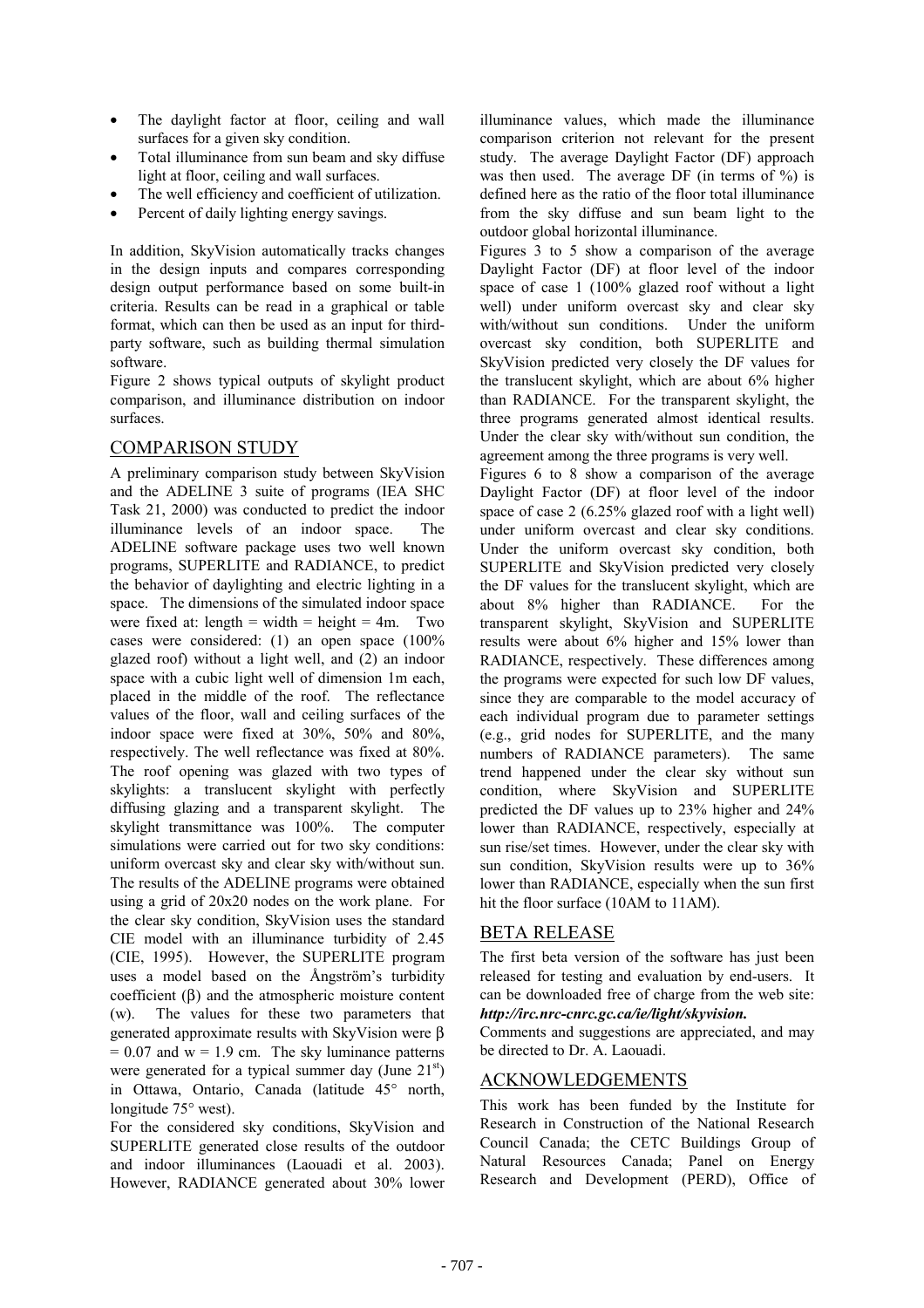Energy Efficiency, Natural Resources Canada; and Public Works and Government Services Canada. The authors are very thankful for their contribution

#### **CONCLUSION**

A brief description the SkyVision software tool was presented. SkyVision calculates in details the optical and daylighting performance of various types of skylights. SkyVision accounts for the skylight shape and glazing, lighting and shading control, curb/well geometry, building location and orientation, and the prevailing climate The software is a useful tool whether you are a building designer or architect, skylight manufacturer or educator.

Two features of SkyVision are particularly unique: the newly developed S*hape* P*arameter* concept and the *zonal* model.

The *shape parameter* can take any skylight shape. convert it to a representative shape, and calculate the optical and energy performance of that new shape. This tool makes SkyVision's evaluation potential for any skylight shape almost limitless.

The *zonal model* divides the indoor space into a number of vertical four-surface zones—floor, walls, ceiling and opening—then calculates the diffuse and inter-reflected components of surface fluxes for each zone and reassembles them for a complete picture of the space.

Preliminary comparison studies between SkyVision and the ADELINE 3 suite of programs (SPERLITE and RADIANCE) showed very good agreement.

#### REFERENCES

CANMET, FRAMEplus 5.1: web site: www.frameplus.net, 2003.

CIE, Spatial Distribution of Daylight -Luminance Distributions of Various Reference Skies, Technical Report, 1995.

HMG, SkyCalc: Skylighting Tool for California and the Pacific Northwest, Heschong Mahone Group: www.h-m-g.com, 2003.

IEA SHC Task 21, ADELINE 3.0, RADIANCE and SUPERLITE User's Manual, 2000.

IESNA, Lighting Handbook, Reference And Application Volume. New York: Illuminating Engineering Society of North America, 2000.

Laouadi A., Galasiu A. and Atif M., A New Software Tool for Predicting Skylight Performance, International Daylighting, vol. 5, pp. 15-18, March 2003.

Laouadi A., and Atif, M.R., Prediction Models of Optical Characteristics for Conventional Skylights, Client Report #B3211.1, 2001.

Laouadi A., Atif, M.R., Daylight availability in top-lit atria: prediction of skylight transmittance and daylight factor, International Journal of Lighting Research and Technology, 32 (4), pp. 175-186, 2001.

LBL, WINDOWS 5.1, Lawrence Berkeley Laboratory: http://windows.lbl.gov/, 2003a.

LBL, RADIANCE 3.5, Lawrence Berkeley Laboratory: http://radsite.lbl.gov/radiance/, 2003b.

Lighting Technologies, Inc., LUMEN MICRO 2000: www.lighting-technologies.com, 2003.

Perez R, Ineichen P, Seals R, Michalsky J, and Stewart R, Modeling Daylight Availability and Irradiance Components from Direct and Global Irradiance, Solar Energy, 44(5), 271-289, 1990.

Perez R., Seals R., and Michalsky J. All-weather model for sky luminance distribution – preliminary configuration and validation. Solar Energy, 1993; 50(3): 235-245.

Rubin M., Rottkay K., and Powles R., Window Optics, Solar Energy, 62, pp. 149-161, 1998.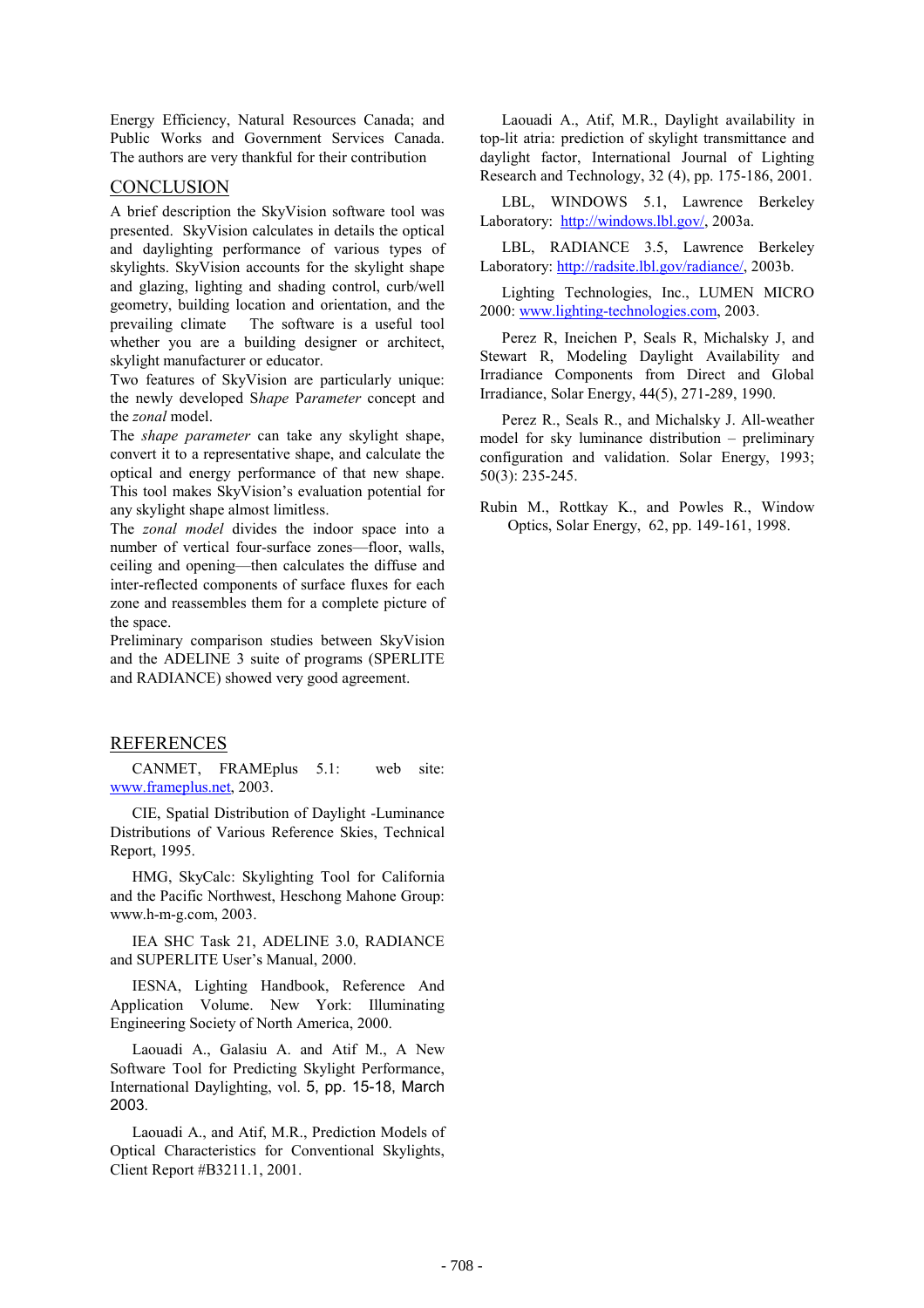

Figure 1: Main screen of the SkyVision software



Figure 2: Typical output results: Skylight optical characteristics comparison and illuminance distribution on indoor surfaces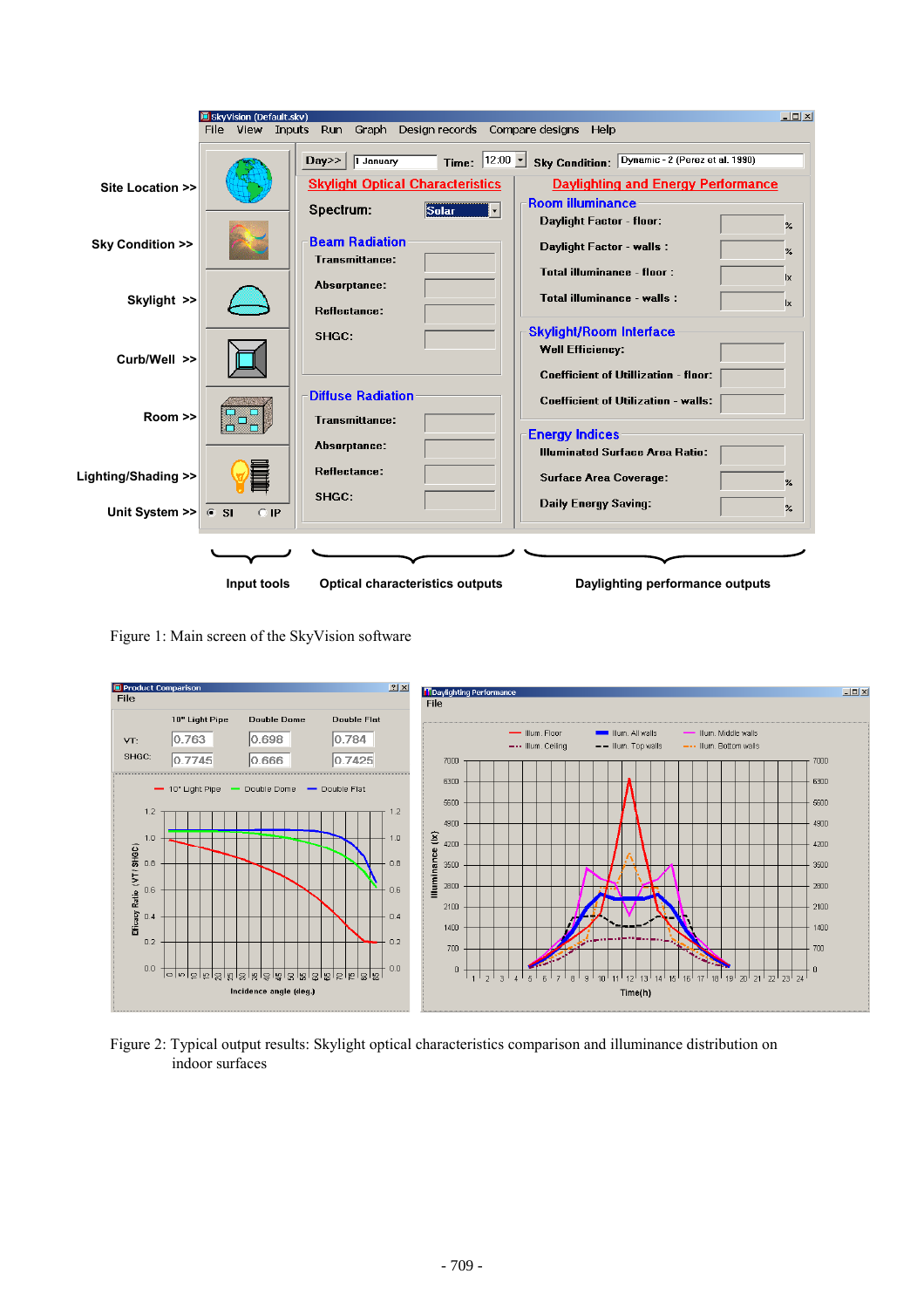

Figure 3: Comparison of the average Daylight Factor at floor level under a uniform overcast sky – case 1 (indoor space with 100% glazed roof and without a light well)



Figure 4: Comparison of the average Daylight Factor at floor level under a clear sky without sun– case 1 (indoor space with 100% glazed roof and without a light well)



Figure 5: Comparison of the average Daylight Factor at floor level under a clear sky with sun – case 1 (indoor space with 100% glazed roof and without a light well).